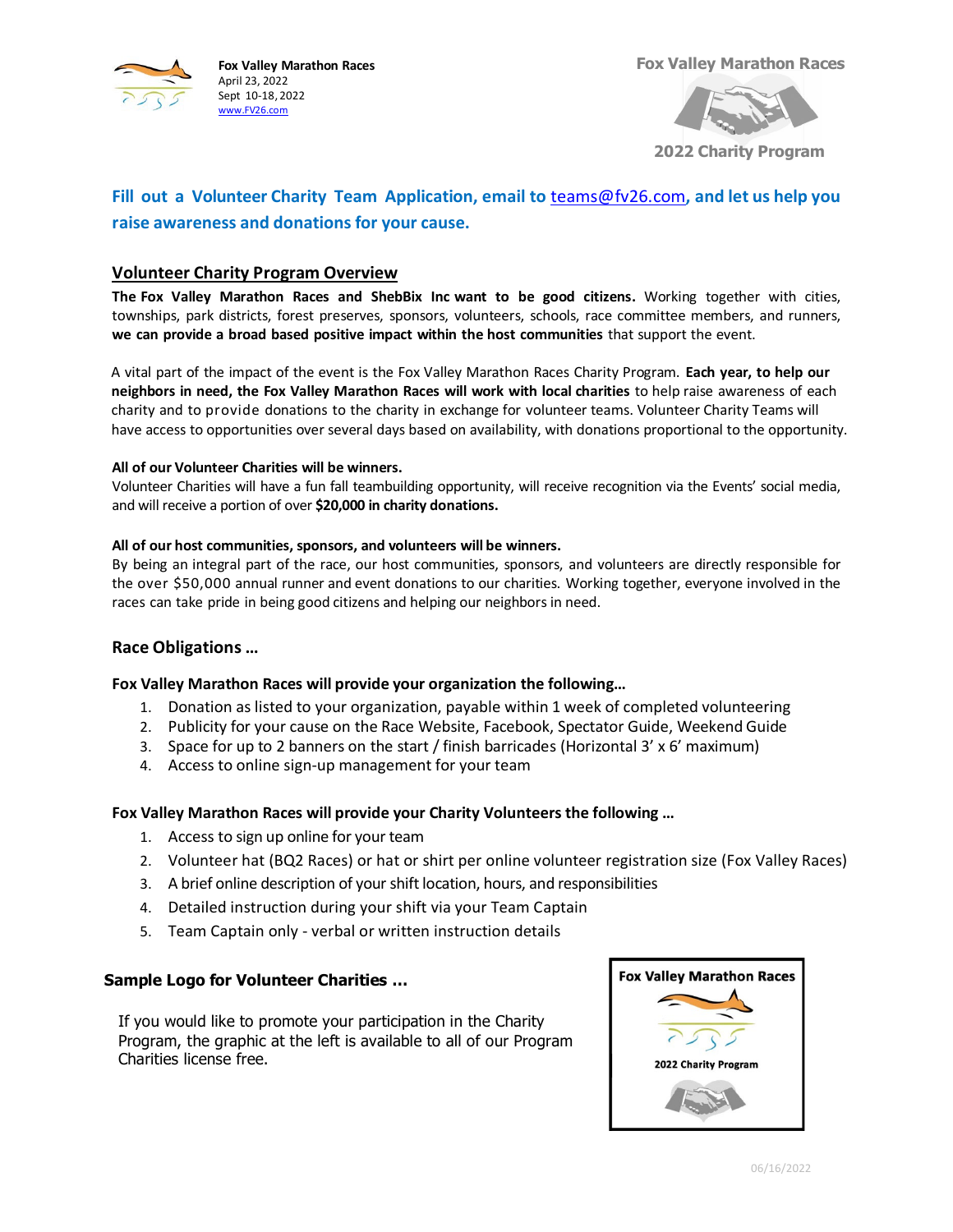

**Fox Valley Marathon Races**



**2022 Charity Program**

# **Volunteer Charity Team Application**

|                      | (if a fundraising group for the charity listed below) |  |
|----------------------|-------------------------------------------------------|--|
|                      |                                                       |  |
| <b>Contact Name:</b> |                                                       |  |
| Email:               |                                                       |  |

#### **Charity Obligations …**

I, the undersigned, wish to apply to the Fox Valley Marathon Races Volunteer Charity Program, will fully staff the opportunities as marked below, and promise that …

- 1.  $\Box$  I understand that the runners and the event are counting on my volunteers to take their responsibilities seriously, and will have them show up and perform to the best of their abilities.
- 2.  $\Box$  All funds donated will be given to the above charity
- 3. I understand the following donation contingencies …
	- A.  $\Box$  \$50 of the donation is contingent on 4 volunteers being signed up 3 weeks after approval
	- B.  $\Box$  \$ 100 of the donation is contingent on all volunteers being signed up 3 weeks from task day
	- C.  $\Box$  If sign-ups are incomplete 3 weeks from task day, donations and team size may be halved or withdrawn at race discretion
- 4. I understand the following volunteer requirements …
	- A.  $\Box$  All volunteers meet age minimums, with minimum 20% adults to keep minors productive
	- $B.$   $\Box$  All volunteers will be on site, ready, and attend a briefing meeting promptly at shift start time
	- $C.$   $\Box$  All volunteers will be on site and attend a de-briefing meeting 5 minutes from shift end time
- 5.  $\Box$  I have attached our Logo in hi resolution .jpg, .png, or .ai format
- 6.  $\Box$  I understand that nothing but our charity can be advertised on our banners within race village.
- 7.  $\Box$  I will insure that my team understands they are volunteering for the event, and not for our organization.
- 8.  $\Box$  I understand that event safety is a priority, and that **unattended bags in race village will be disposed of**.

Charity or Group Authorized Representative Title

**Craig Bixler Director**

Event Authorized Representative Title

## **Volunteer Opportunities**

l

- Please check all for which your group wishes to volunteer
- Must fill all volunteer positions in 1 group before reserving a  $2<sup>nd</sup>$  simultaneous group
	- o Repeat multi-group charities may be exempt at the discretion of the event
- See website for updates on availability, see last page for detailed opportunity descriptions.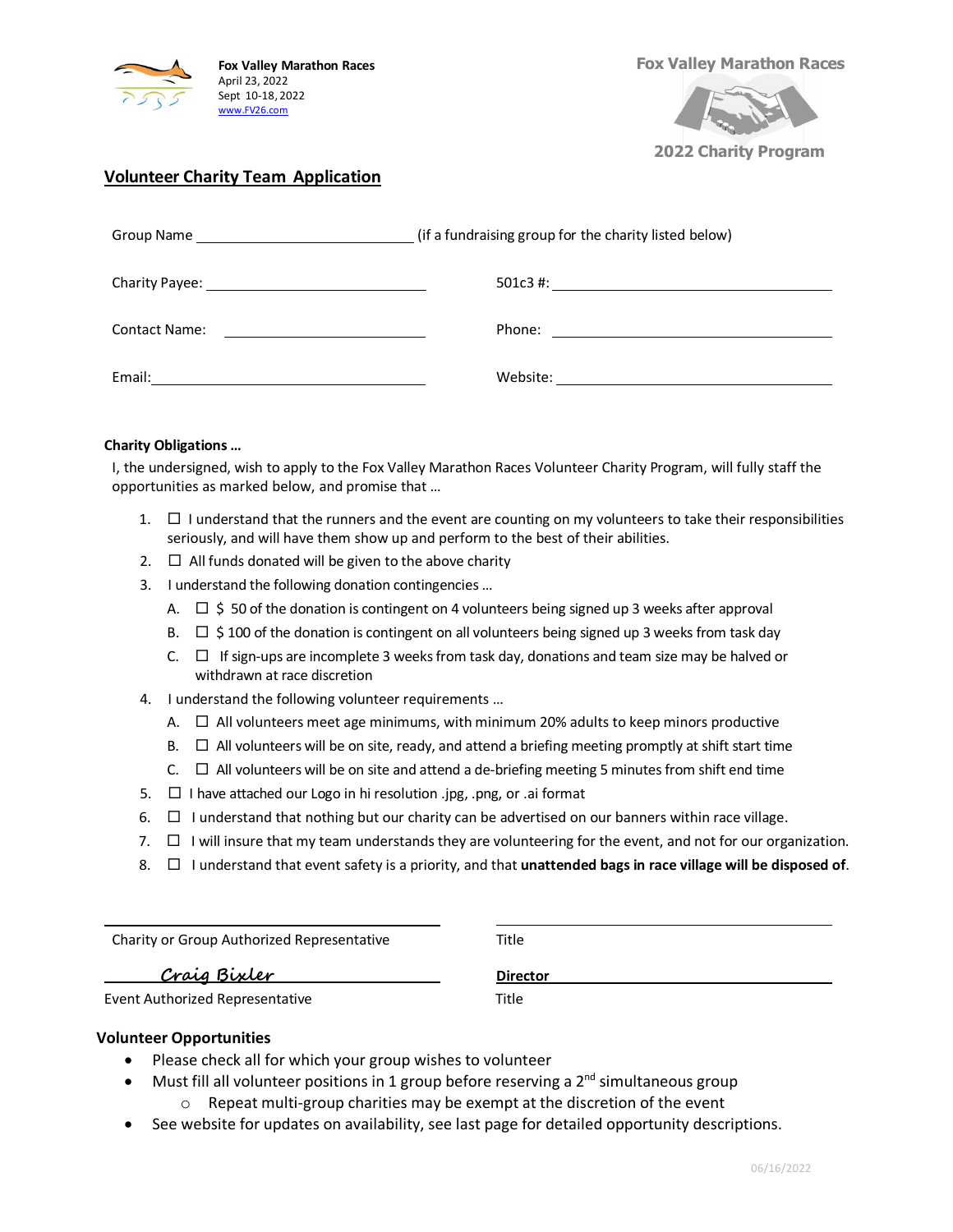

**Fox Valley Marathon Races** April 23, 2022 Sept 10-18, 2022

[www.FV26.com](http://www.fv26.com/)



**2022 Charity Program**

| <b>Sat 4/23</b><br>Fabyan Forest Preserve, Geneva<br>13 shifts, 70 vols, \$3950 total        |                          |
|----------------------------------------------------------------------------------------------|--------------------------|
| $\Box$<br><b>A1a Aid StationW</b><br>6 vols x 3 hrs<br>(Age 12+)<br>5am-8am                  | <b>S</b> 300 Donation x2 |
| $\Box$<br><b>A1b Aid StationW</b><br>$6$ vols $x$ 3.5 hrs<br>(Age 12+)<br>$7:30-11am$        | \$ 350 Donation x1       |
| □<br><b>A2 Aid StationS</b><br>(Age 12+)<br>$6$ vols $x$ 5.5 hrs<br>$5:30-11am$              | $$500$ Donation $x1$     |
| $\Box$<br><b>A3 Aid StationE</b><br>6 vols x 5 hrs<br>6am-11am<br>(Age 12+)                  | $$450$ Donation $x1$     |
| $\Box$<br><b>A4a Aid StationX</b><br>6 vols x 3 hrs<br>$(Age 12+)$<br>5:30-8:30am            | $$300$ Donation $x1$     |
| □<br><b>A4b Aid StationX</b><br>(Age 12+)<br>6 vols x 3 hrs<br>8am-11am                      | $$300$ Donation $x1$     |
| $\Box$<br>4 vols x 3 hrs<br>5am-8am<br><b>A7 Setup</b><br>(Age 14+)                          | \$ 200 Donation x2       |
| □□<br>5 vols x 4hrs<br>5am-9am<br><b>A8 Village</b><br>(Age 14+)                             | \$ 300 Donation x2       |
| □<br>A13a Teardown<br>(Age 14+)<br>4 vols x 4 hrs<br>8:30-12:30pm                            | \$ 250 Donation x1       |
| $\Box$<br><b>A13b Teardown</b><br>6 vols x 2 hrs<br>(Age 14+)<br>10:30-12:30pm               | \$ 200 Donation x1       |
|                                                                                              |                          |
| <b>Sat 9/10</b><br><b>Fabyan Forest Preserve, Geneva</b><br>13 shifts, 75 vols, \$3950 total |                          |
| $\Box$<br>6 vols x 3 hrs<br><b>B1a Aid Station W</b><br>$(Age 12+)$<br>5am-8am               | \$ 300 Donation x2       |
| $\Box$<br><b>B1b Aid StationW</b><br>6 vols x 3.5 hrs<br>$7:30-11am$<br>$(Age 12+)$          | \$ 350 Donation x1       |
| $\Box$<br><b>B2 Aid Stations</b><br>$(Age 12+)$<br>6 vols x 5.5 hrs<br>$5:30-11am$           | $$500$ Donation $x1$     |
| $\Box$<br>3 O I<br><b>B3</b> Aid StationE<br>$(Age 12+)$<br>6 vols x 5 hrs<br>6am-11am       | \$ 450 Donation x1       |
| <b>B4a Aid StationX</b><br>$\Box$<br>6 vols x 3 hrs<br>5:30-8:30am<br>$(Age 12+)$            | $$300$ Donation $x1$     |
| $\Box$<br><b>B4b Aid StationX</b><br>6 vols x 3 hrs<br>$(Age 12+)$<br>8am-11am               | \$ 300 Donation x1       |
| $\Box$<br>4 vols x 3 hrs<br><b>5am-8am</b><br><b>B7 Setup</b><br>$(Age 14+)$                 | \$ 200 Donation x2       |
| $\Box$<br>5 vols x 4hrs<br><b>5am-9am</b><br><b>B8 Village</b><br>$(Age 14+)$                | $$300$ Donation $x2$     |
| $\Box$<br><b>B10 Course</b><br>5 vols x 4 hrs<br>6:30am-10:30am<br>$(Age 16+)$               | \$ 300 Donation x1       |
| $\Box$<br><b>B13a Teardown</b><br>$(Age 14+)$<br>4 vols x 4 hrs<br>8:30-12:30pm              | \$ 250 Donation x1       |
| $\Box$<br><b>B13b Teardown</b><br>$(Age 14+)$<br>6 vols x 2 hrs<br>10:30-12:30pm             | \$ 200 Donation x1       |
|                                                                                              |                          |
| Thu 9/15<br>Life Storage, St. Charles<br>1 shift, 3 volunteers, \$100 total                  |                          |
| □<br><b>C6 Loading</b><br>11:30am-1:30pm \$ 100 Donation x1<br>$(Age 14+)$<br>3 vols x 2 hrs |                          |
|                                                                                              |                          |
| Fri 9/16<br>Fairgrounds, St. Charles<br>1 shift, 5 volunteers, \$150 total                   |                          |
| □<br>D7 Setup (Expo) (Age 14+)<br>5 vols x 2 hrs<br>7:45am-9:45am                            | $$150$ Donation $x1$     |
|                                                                                              |                          |
| Sat 9/17<br>various, St. Charles<br>10 shifts, 37 volunteers, \$1950 total                   |                          |
| 000<br><b>E6 Loading</b><br>(Age 14+)<br>4 vols x 3 hrs<br>07am-10am                         |                          |
|                                                                                              | $$200$ Donation $x3$     |
| E7 Setup<br>$(Age 14+)$<br>4 vols x 3 hrs<br>10am-1pm<br>i di ji bi bi bi bi b               | \$ 200 Donation x4       |

 **E12b Security** (Age 18+) **2 vols x 6 hrs 11pm-5am \$ 200 Donation x1 E13 Teardown** (Age 14+) **5 vols x 2 hrs 5pm-7pm \$ 150 Donation x1**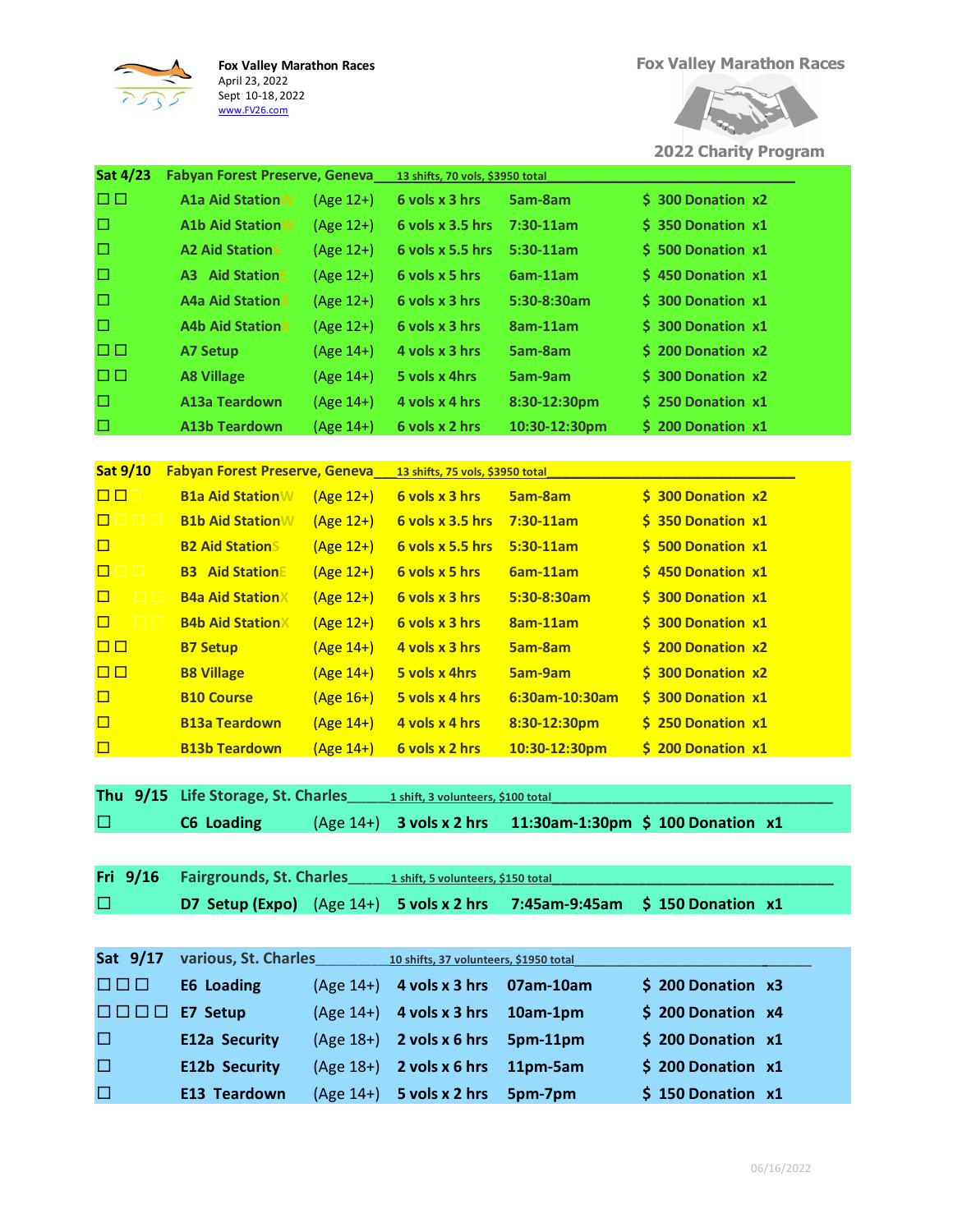

**Fox Valley Marathon Races** April 23, 2022 Sept 10-18, 2022 [www.FV26.com](http://www.fv26.com/)

**Fox Valley Marathon Races**



**2022 Charity Program**

|                               | Sun 9/18 1 <sup>st</sup> Street, St. Charles |           | 23 shifts, 116 volunteers, \$6625 total + aid stations             |                          |
|-------------------------------|----------------------------------------------|-----------|--------------------------------------------------------------------|--------------------------|
| $\blacksquare$ $\blacksquare$ | <b>F1.</b> Aid Station                       |           | (Age 13+) 6-20 vols - many options - CONTACT US - cbixler@fv26.com |                          |
| $\Box$                        |                                              |           | F6 Loading Fleet $(Age 18+)$ 2 vols x 3 hrs 6am-9am                | \$125 Donation x1        |
| 199 P P                       | F8. Village                                  | (Age 14+) | 6 vols x 4 hrs 05am-9am                                            | \$400 Donation x4        |
| 8000                          | F9. Village                                  |           | (Age 14+) 5 vols x 4 hrs 08:30am-12:30                             | \$ 300 Donation x5       |
| 00.                           | <b>F10a Course**</b>                         |           | $(Age 16+)$ 5 vols x 2.5 hrs 6am-8:30am                            | \$ 200 Donation x3       |
| <u>FIFITI </u>                | <b>F10b Course**</b>                         |           | (Age 16+) 5 vols x 2.5 hrs 6am-8:30am                              | $$200$ Donation $x3$     |
|                               | F10c Course**                                |           | (Age 16+) 5 vols x 4 hrs 06:30am-10:30                             | \$ 300 Donation x4       |
| $\Box$                        | F11 Course**                                 |           | $(Age 16+)$ 5 vols x 4 hrs 10am-2pm                                | <b>S</b> 300 Donation x2 |
| 1 2 3 3 3 3 4                 | <b>F13c Teardown</b>                         |           | $(Age 14+)$ 5 vols x 4 hrs 12pm-4pm                                | \$300 Donation x3        |

**\*\* requires ratio of 1 adult per 3 under 18**